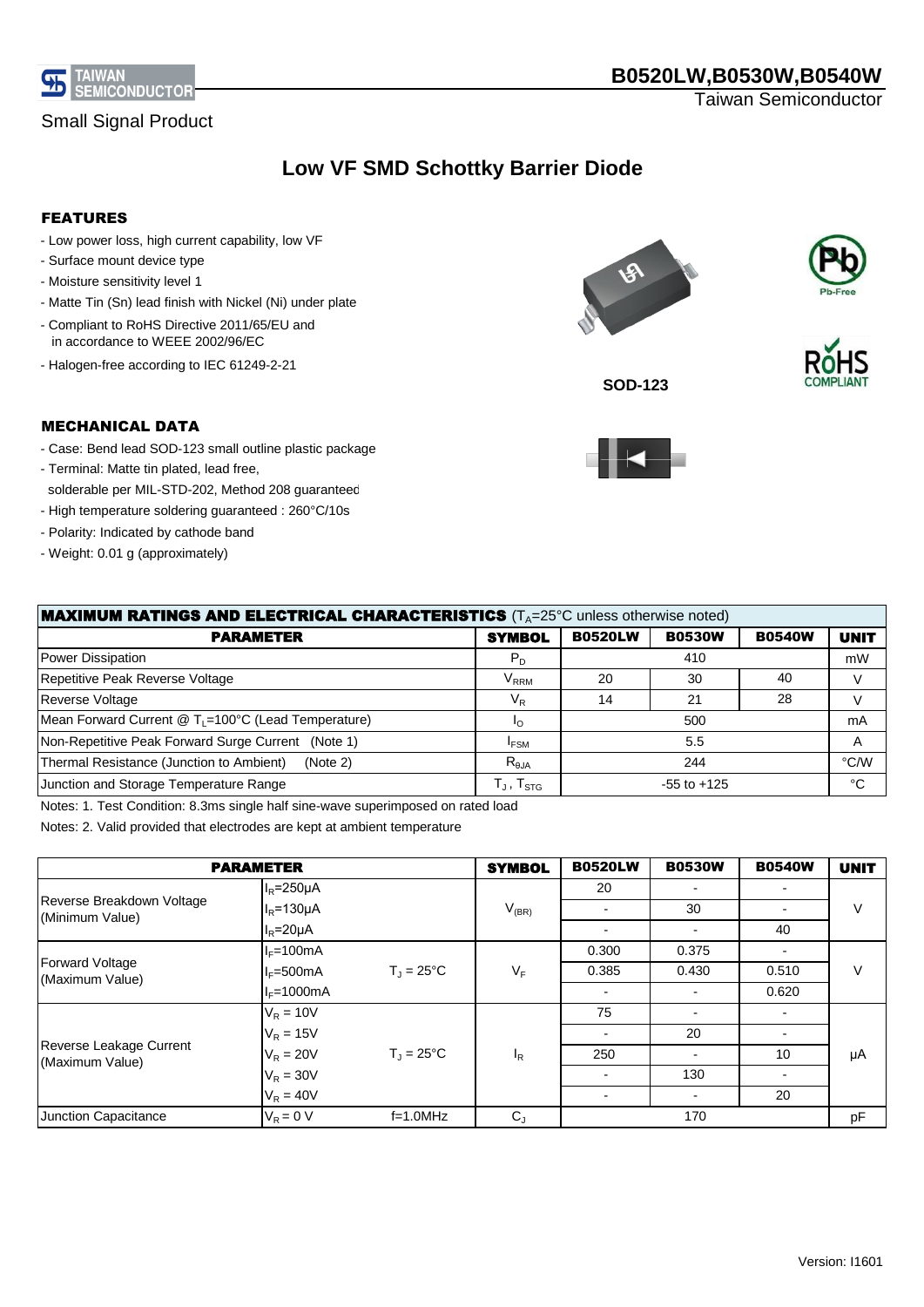

## **B0520LW,B0530W,B0540W**

Taiwan Semiconductor

## Small Signal Product

### RATINGS AND CHARACTERISTICS CURVES

 $(T_A=25^{\circ}C$  unless otherwise noted)









Fig. 4 Typical Junction Capacitance



Reverse Voltage (V)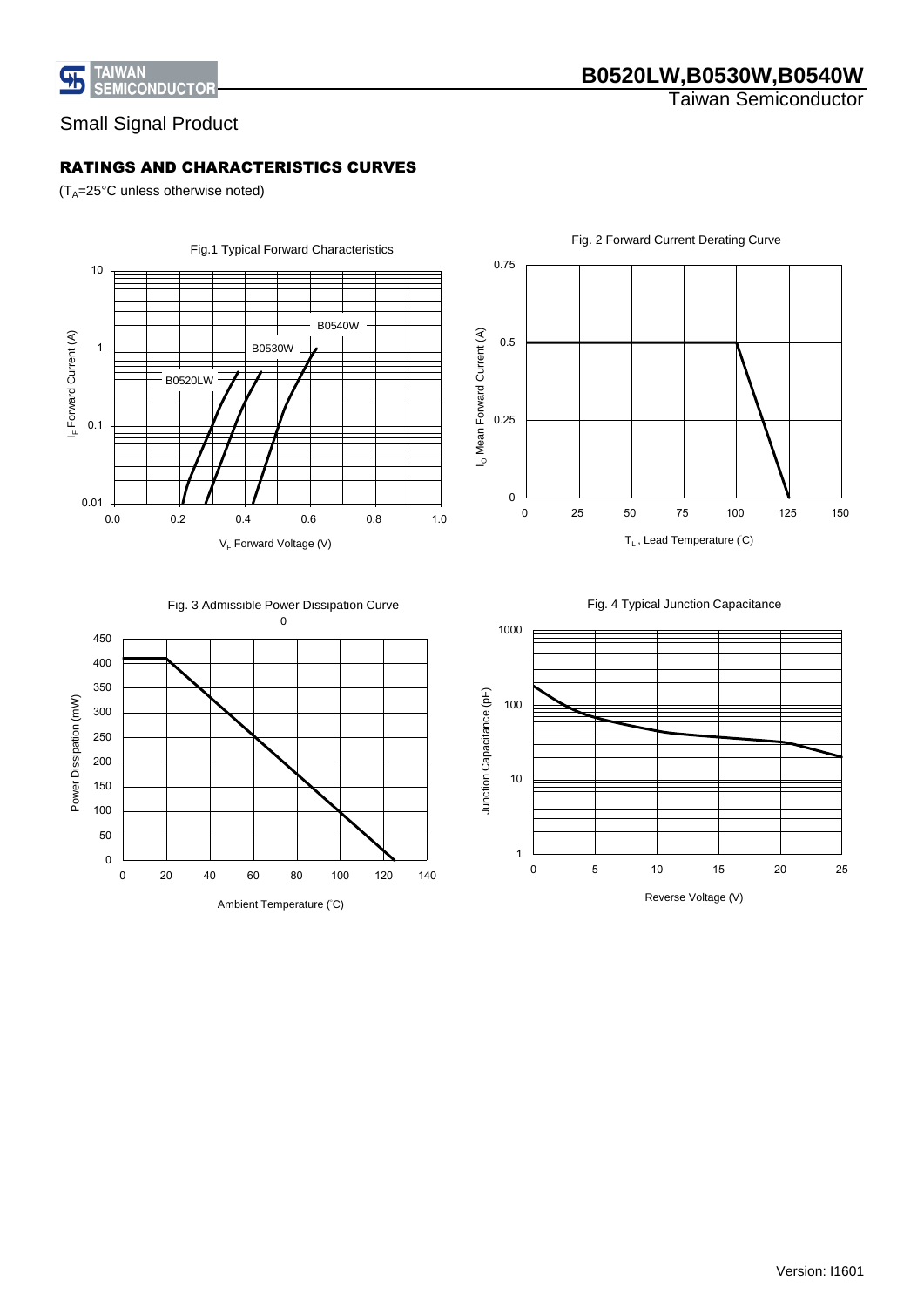

Taiwan Semiconductor

| <b>ORDERING INFORMATION</b> |                     |                                      |                |                |  |
|-----------------------------|---------------------|--------------------------------------|----------------|----------------|--|
| <b>PART NO.</b>             | <b>PACKING CODE</b> | <b>PACKING CODE</b><br><b>SUFFIX</b> | <b>PACKAGE</b> | <b>PACKING</b> |  |
| B05xxx<br>(Note 1, 2)       | <b>RH</b>           | G                                    | SOD-123        | 3K / 7" Reel   |  |

Note 1: "xxx" defines voltage from 20V (B0520LW) to 40V (B0540W)

Note 2: Whole series with green compound

| <b>EXAMPLE</b>                    |                 |                     |                                      |                    |
|-----------------------------------|-----------------|---------------------|--------------------------------------|--------------------|
| <b>EXAMPLE</b><br><b>PART NO.</b> | <b>PART NO.</b> | <b>PACKING CODE</b> | <b>PACKING CODE</b><br><b>SUFFIX</b> | <b>DESCRIPTION</b> |
| <b>B0540W RH</b>                  | <b>B0540W</b>   | RH                  | G                                    | Green compound     |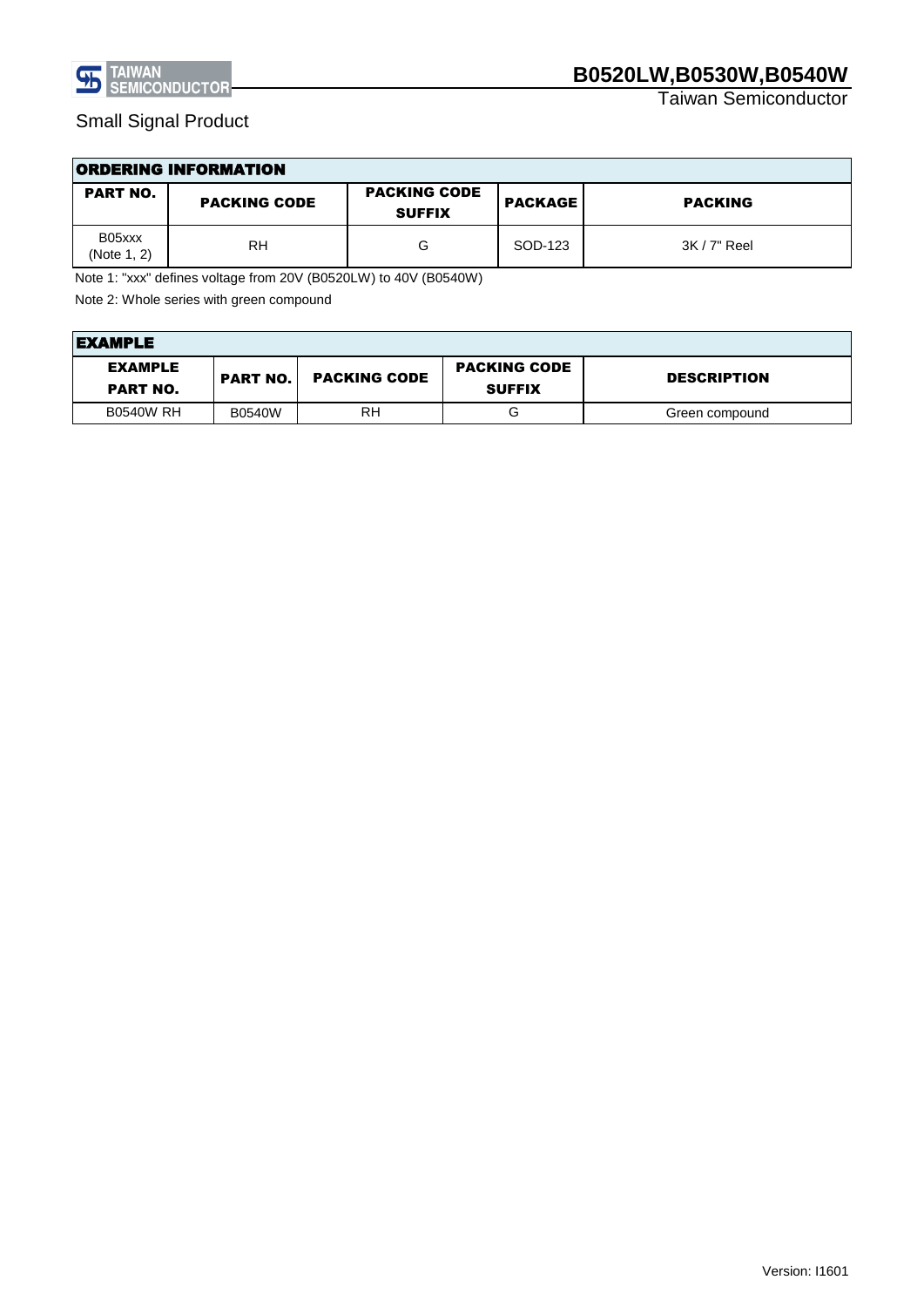

### PACKAGE OUTLINE DIMENSIONS



#### **Min Max Min Max** A 1.40 1.80 0.055 0.071 B 3.55 3.85 0.140 0.152 C 0.45 0.70 0.018 0.028 D 2.55 2.85 0.100 0.112 E 0.95 1.35 0.037 0.053 F 0.05 0.15 0.002 0.006 G H - 0.10 - 0.004 **Unit (mm) DIM.** 0.50 REF **Unit (inch)** 0.02 REF

### SUGGEST PAD LAYOUT



| DIM. | Unit (mm) | Unit (inch) |
|------|-----------|-------------|
|      | Min       | Min         |
| G    | 2.25      | 0.089       |
| Χ    | 0.90      | 0.035       |
| X1   | 4.05      | 0.159       |
|      | 0.95      | 0.037       |

### MARKING

| Part No.      | Marking |
|---------------|---------|
| B0520LW       | SD      |
| B0530W        | SF      |
| <b>B0540W</b> | SF      |